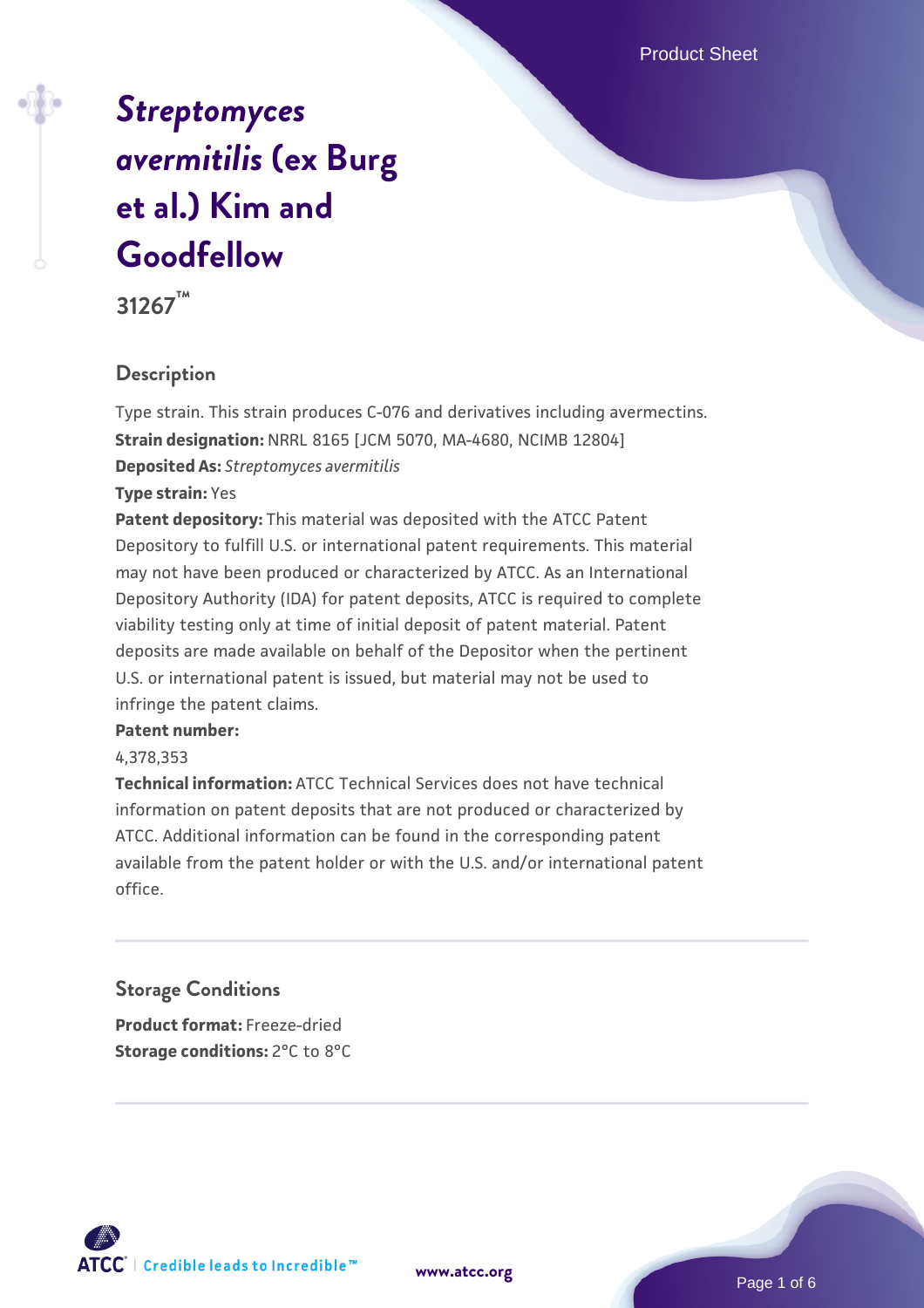#### **31267**

#### **Intended Use**

This product is intended for laboratory research use only. It is not intended for any animal or human therapeutic use, any human or animal consumption, or any diagnostic use.

# **Biosafety Level 1**

ATCC determines the biosafety level of a material based on our risk assessment as guided by the current edition of *Biosafety in Microbiological and Biomedical Laboratories (BMBL)*, U.S. Department of Health and Human Services. It is your responsibility to understand the hazards associated with the material per your organization's policies and procedures as well as any other applicable regulations as enforced by your local or national agencies.

ATCC highly recommends that appropriate personal protective equipment is always used when handling vials. For cultures that require storage in liquid nitrogen, it is important to note that some vials may leak when submersed in liquid nitrogen and will slowly fill with liquid nitrogen. Upon thawing, the conversion of the liquid nitrogen back to its gas phase may result in the vial exploding or blowing off its cap with dangerous force creating flying debris. Unless necessary, ATCC recommends that these cultures be stored in the vapor phase of liquid nitrogen rather than submersed in liquid nitrogen.

## **Certificate of Analysis**

For batch-specific test results, refer to the applicable certificate of analysis that can be found at www.atcc.org.

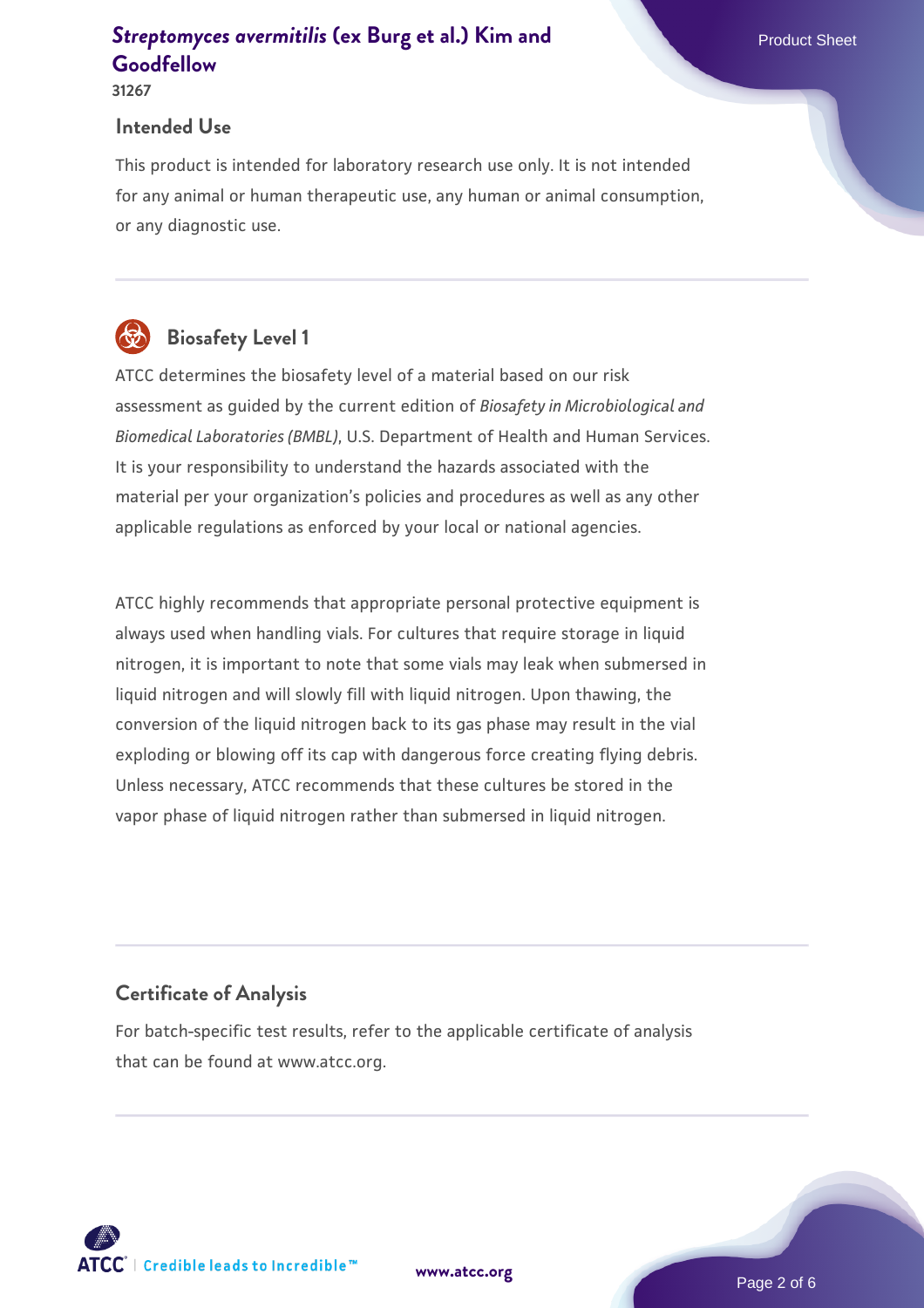**31267**

#### **Growth Conditions**

**Medium:**  [ATCC Medium 184: Glucose asparagine agar](https://www.atcc.org/-/media/product-assets/documents/microbial-media-formulations/atcc-medium-184.pdf?rev=75e29c5c487a4f8daaf5709b2622ac02) **Temperature:** 26°C **Atmosphere:** Aerobic

### **Handling Procedures**

- 1. Open vial according to enclosed instructions.
- 2. Using a single tube of #184 broth (5 to 6 mL), withdraw approximately 0.5 to 1.0 mL with a Pasteur or 1.0 mL pipette. Rehydrate the entire pellet.
- 3. Aseptically transfer this aliquot back into the broth tube. Mix well.
- 4. Use several drops of the suspension to inoculate a #184 agar slant and/or plate.
- 5. Incubate all tubes and plate at 28°C for 7 to 14 days until aerial mycelium appear.

#### **Notes**

Additional information on this culture is available on the ATCC<sup>®</sup> web site at www.atcc.org.

## **Material Citation**

If use of this material results in a scientific publication, please cite the material in the following manner: *Streptomyces avermitilis* (ex Burg et al.) Kim and Goodfellow (ATCC 31267)

## **References**

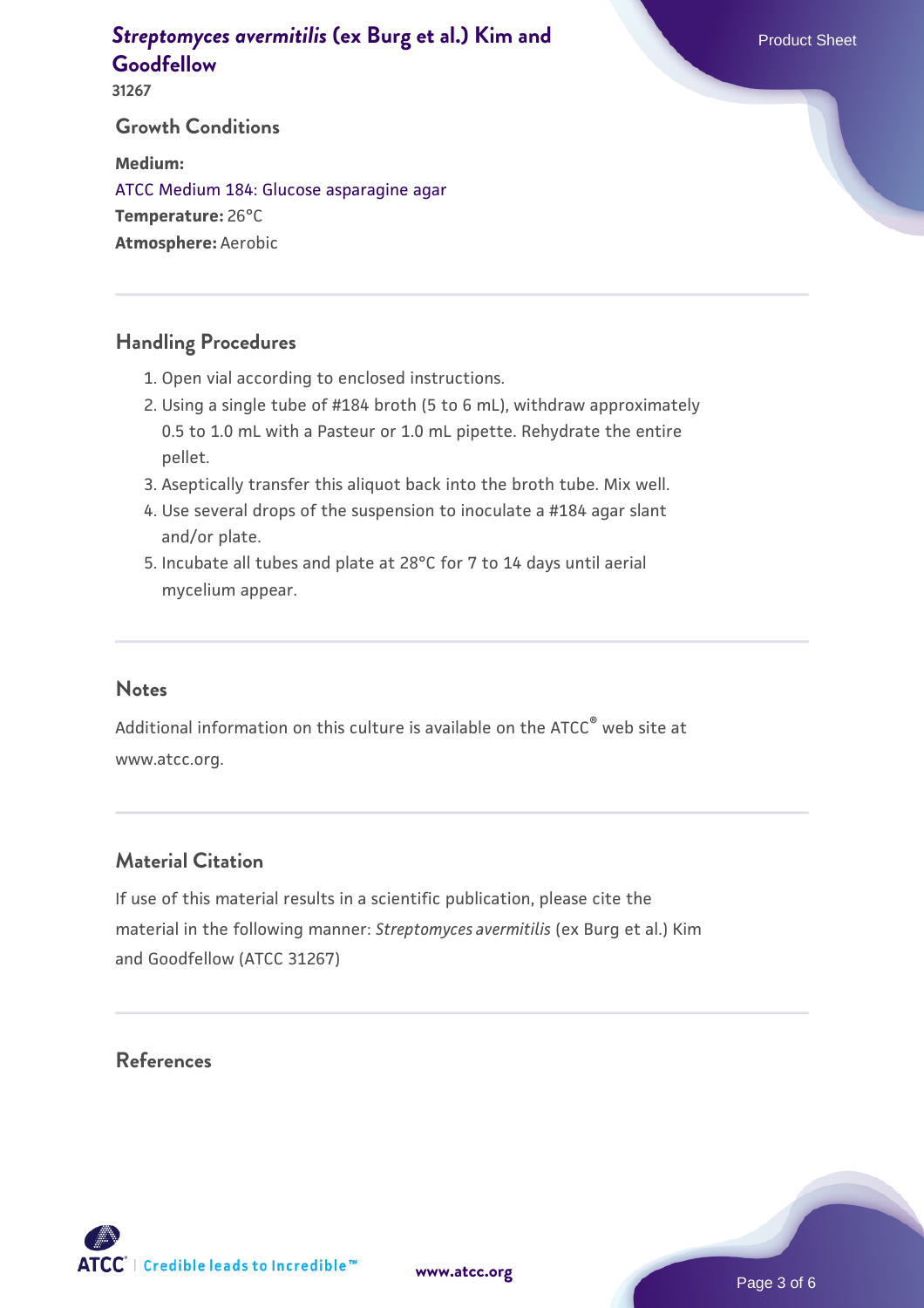#### **31267**

References and other information relating to this material are available at www.atcc.org.

#### **Warranty**

The product is provided 'AS IS' and the viability of ATCC<sup>®</sup> products is warranted for 30 days from the date of shipment, provided that the customer has stored and handled the product according to the information included on the product information sheet, website, and Certificate of Analysis. For living cultures, ATCC lists the media formulation and reagents that have been found to be effective for the product. While other unspecified media and reagents may also produce satisfactory results, a change in the ATCC and/or depositor-recommended protocols may affect the recovery, growth, and/or function of the product. If an alternative medium formulation or reagent is used, the ATCC warranty for viability is no longer valid. Except as expressly set forth herein, no other warranties of any kind are provided, express or implied, including, but not limited to, any implied warranties of merchantability, fitness for a particular purpose, manufacture according to cGMP standards, typicality, safety, accuracy, and/or noninfringement.

#### **Disclaimers**

This product is intended for laboratory research use only. It is not intended for any animal or human therapeutic use, any human or animal consumption, or any diagnostic use. Any proposed commercial use is prohibited without a license from ATCC.

While ATCC uses reasonable efforts to include accurate and up-to-date information on this product sheet, ATCC makes no warranties or representations as to its accuracy. Citations from scientific literature and patents are provided for informational purposes only. ATCC does not warrant



**[www.atcc.org](http://www.atcc.org)**

Page 4 of 6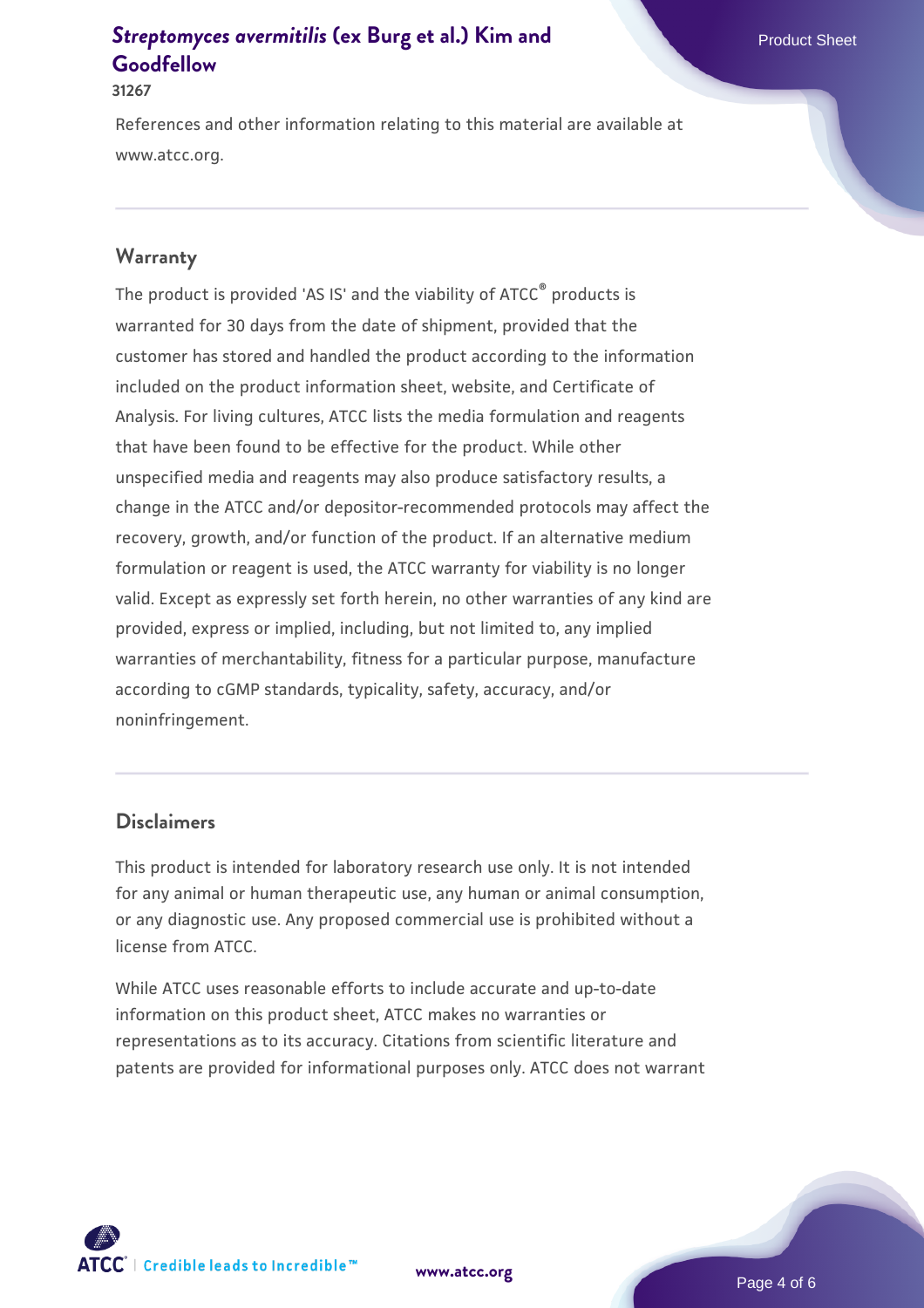**31267**

that such information has been confirmed to be accurate or complete and the customer bears the sole responsibility of confirming the accuracy and completeness of any such information.

This product is sent on the condition that the customer is responsible for and assumes all risk and responsibility in connection with the receipt, handling, storage, disposal, and use of the ATCC product including without limitation taking all appropriate safety and handling precautions to minimize health or environmental risk. As a condition of receiving the material, the customer agrees that any activity undertaken with the ATCC product and any progeny or modifications will be conducted in compliance with all applicable laws, regulations, and guidelines. This product is provided 'AS IS' with no representations or warranties whatsoever except as expressly set forth herein and in no event shall ATCC, its parents, subsidiaries, directors, officers, agents, employees, assigns, successors, and affiliates be liable for indirect, special, incidental, or consequential damages of any kind in connection with or arising out of the customer's use of the product. While reasonable effort is made to ensure authenticity and reliability of materials on deposit, ATCC is not liable for damages arising from the misidentification or misrepresentation of such materials.

Please see the material transfer agreement (MTA) for further details regarding the use of this product. The MTA is available at www.atcc.org.

This material is cited in a US and/or international patent and may not be used to infringe the claims. Depending on the wishes of the Depositor, ATCC may be required to inform the Depositor of the party to which the material was furnished.

#### **Copyright and Trademark Information**

© ATCC 2021. All rights reserved. ATCC is a registered trademark of the American Type Culture Collection.

**Revision**



**[www.atcc.org](http://www.atcc.org)**